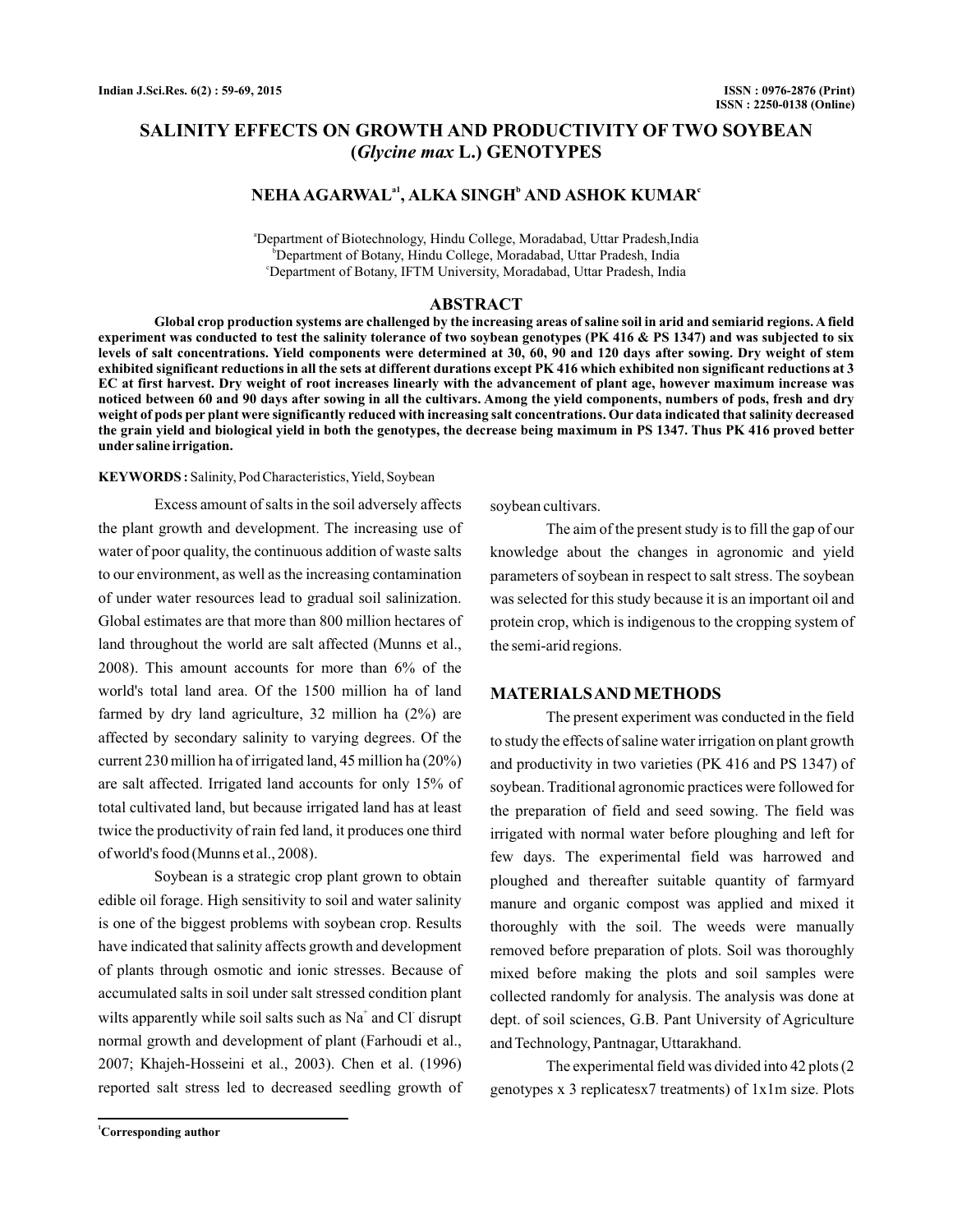were lined with perforated polythene sheets of 1.5x1.5m size and 0.2mm thickness at a depth of 25cm to prevent leaching of salts. The experiment was designed in a complete randomized block with three replicates. The amount of water used for irrigation was decided after calculating the water holding capacity of the soil upto a depth of 10 cm. Before sowing, tube-well water was applied to the control plots and same quantity of saline water whose electrical conductivity was observed to be  $0.67$ d $Sm^{-1}$  was applied to the salinized plots. Saline waters of 3, 6, 7.2,10,12,14  $dSm<sup>-1</sup>$  were prepared by adding a mixture of NaCl, CaCl<sub>2</sub>, Na<sub>2</sub>SO<sub>4</sub>, NaHCO<sub>3</sub> in tube well water. Prior to sowing, uniform sized seeds of selected varieties were surface sterilized with  $0.01\%$  HgCl<sub>2</sub> for one minute and washed thoroughly in tube-well water to remove the traces of HgCl<sub>2</sub>. The sterilized seeds were sown on 30 June, 2007 in the respective plots in three rows having a row to row distance of 35cm and seed to seed distance of 5.7cm. The seeds were sown at the rate of 45 per plot. The amount of water lost from the plots was also compensated by adding uniform quantity of tube-well water to the respective plots.

The seed germination was started after one week of sowing, however, it was affected with different saline irrigations. The seedlings were thinned out when reached the height of 4-5 inches. Eradication of weeds was done at regular intervals of 15 days. Next irrigation was provided at 15 DAS. After every rainfall, treatment was given to attain their respective EC levels as far as possible. The electrical conductivity and pH of each experimental plot were checked from time to time. Minimum and maximum temperature was also recorded regularly during the cropping season along with humidity and rainfall.

Observations were recorded at 30, 60, 90 and 120 days after sowing. on various parameters of plant growth and yield. Before sampling the experimental plots was well irrigated to moisten the soil particles so that they can be easily rooted out. The plants were selected randomly from different experimental plots irrigated with saline waters including control. Plants were uprooted carefully without injuring roots. The plant samples were washed under running tap water to remove soil particles. Root and shoot were separated by sharpened knife. Observations were

recorded on fresh weight of shoot and root. For the dry weight, the plant material was kept in the hot air oven at 700c for 48 hours.

For the assessment of plant productivity under saline water irrigation biological yield were calculated at different growth stages while number of seeds per plant, grain yield was calculated at reproductive stage (final harvest).

# **RESULTS**

The findings revealed that the irrigation with saline waters has increased the adverse effect as the level of salinity raised from 3 to 14 EC level at different durations in both the varieties. Stem dry weight recorded significant reductions in all the sets at 60, 90 and 120 DAS eg. PK 416 recorded non significant reductions at 3 and 6 EC levels at 30DAS while PS 1347 exhibited non significant decrease at all saline treatments at same duration. Cultivar PS 1347 registered higher reductions at 90 DAS as compared to 120 DAS. The findings also revealed that dry weight progressively and significantly increased with the advancement of plant age in both the cultivars (3-14 EC) at different growth stages (Figure 1 & 2). Root growth had been adversely affected under various salinity regimes but the cultivars evoked differential effects. Dry weight of roots was decreased as the levels of salinity increased (Figure 3 & 4).

Statistical analysis of the data on yield components i.e. number of pods, fresh and dry weight of pods per plant indicated significant decrease with increasing salinity among the accessions. It was also clear from the data that number of pods significantly decreased in both cultivars except in cv. PS 1347 at 10, 12 and 14 EC level and in cv. PK 416 at 6 and 10EC level (Figure 7 & 8). Perusals of the data indicate that fresh and dry weight of pods did not decrease significantly in cv. PS  $1347$  at  $10 - 14$  EC level while cv. PK 416 registered the same at  $7.2 - 14$  EC levels (Figure 9 & 10). The analysis of variance for seed characteristics i.e. number of seeds/plant, number of seeds per pod and seed yield per plant, indicated significant decrease with increasing salinity. The increasing salinity levels, decreased all the seed characteristics in all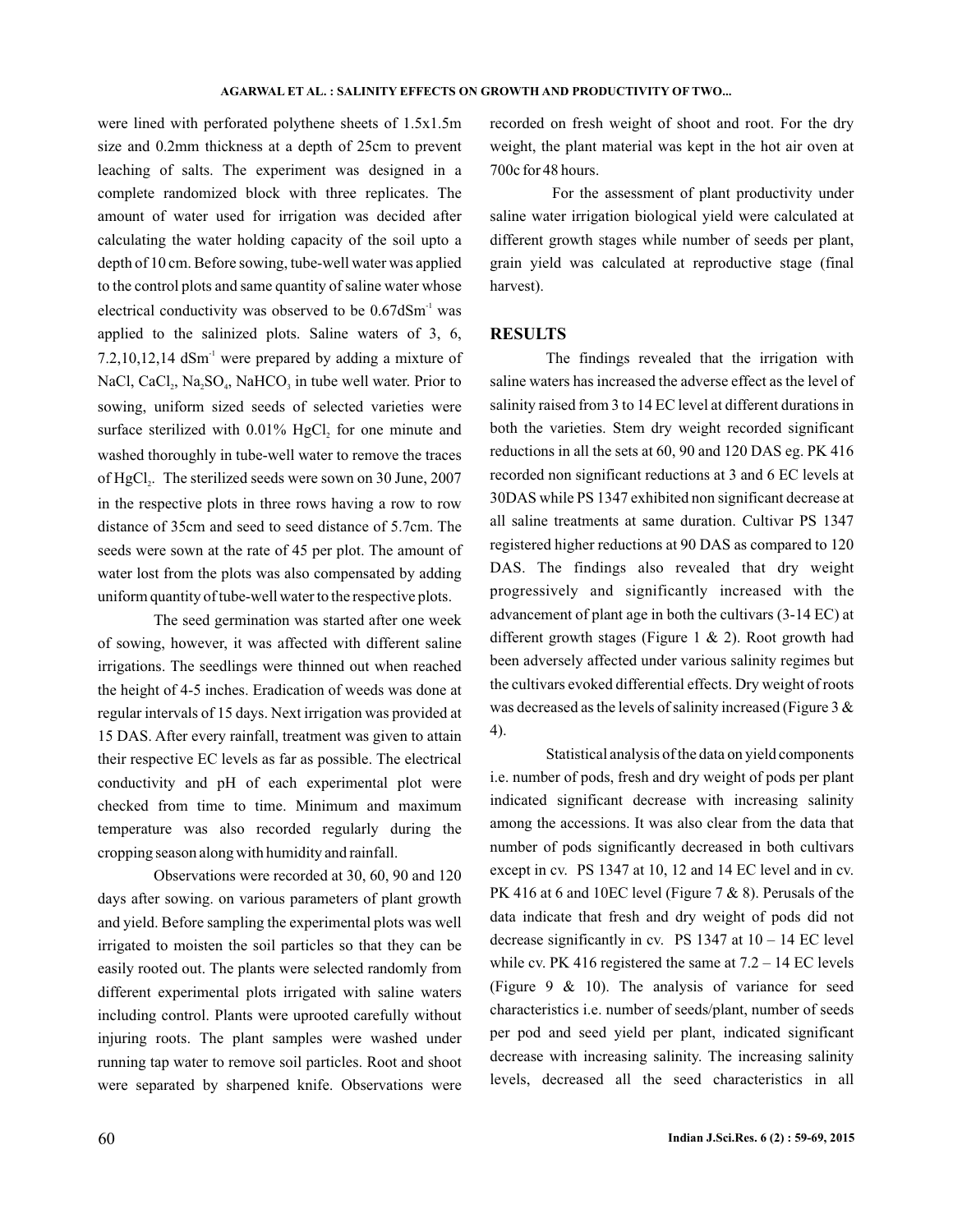

**Figure 1 : Effect of Salinity on Dry Weight of Shoot in cv. PS 1347**



**Figure 2 : Effect of Salinity on Dry Weight of Shoot in cv. PK 416**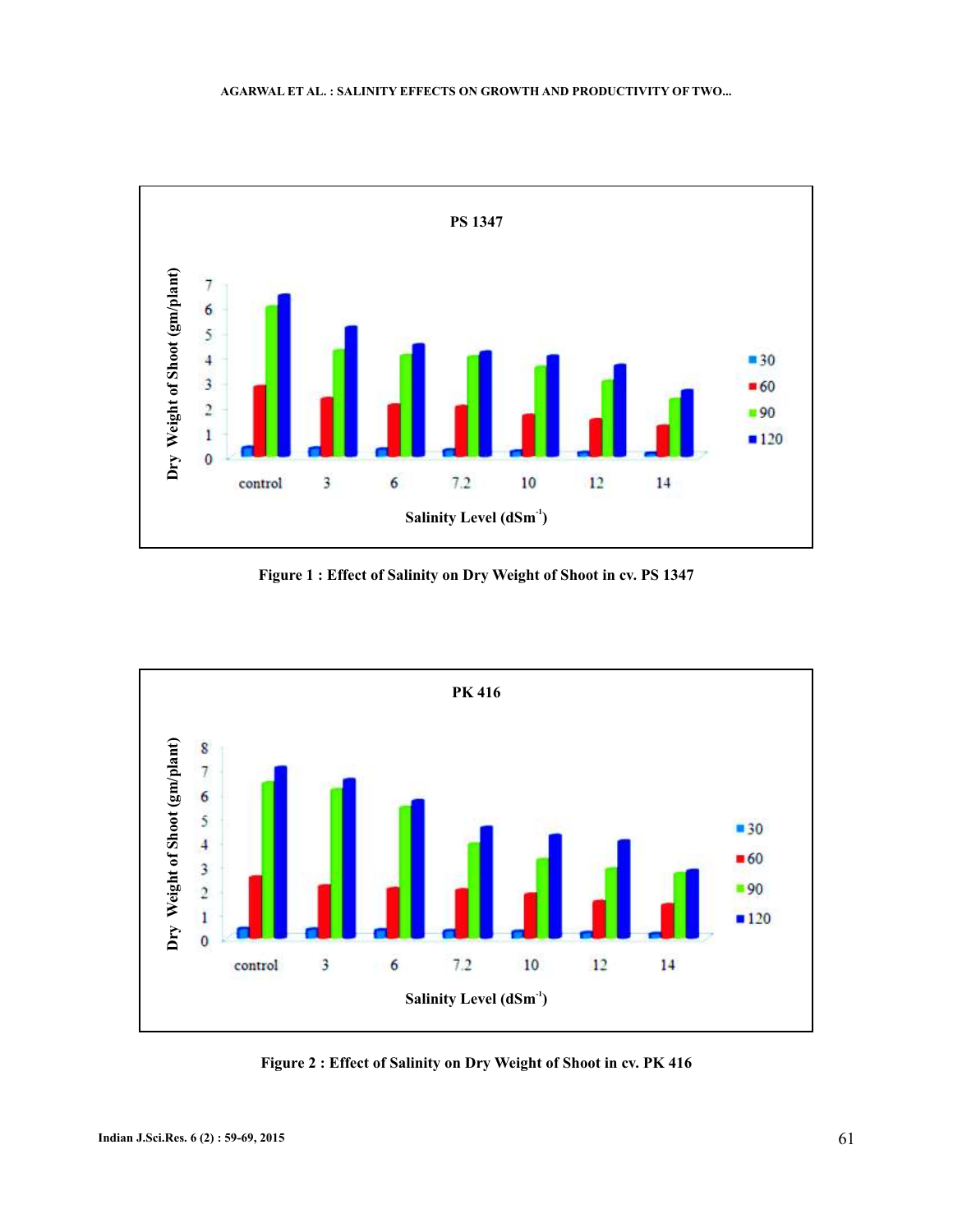

**Figure 3 : Effect of Salinity on Dry Weight of Root in cv. PS 1347**



**Figure 4 : Effect of Salinity on Dry Weight of Root in cv. PK 416**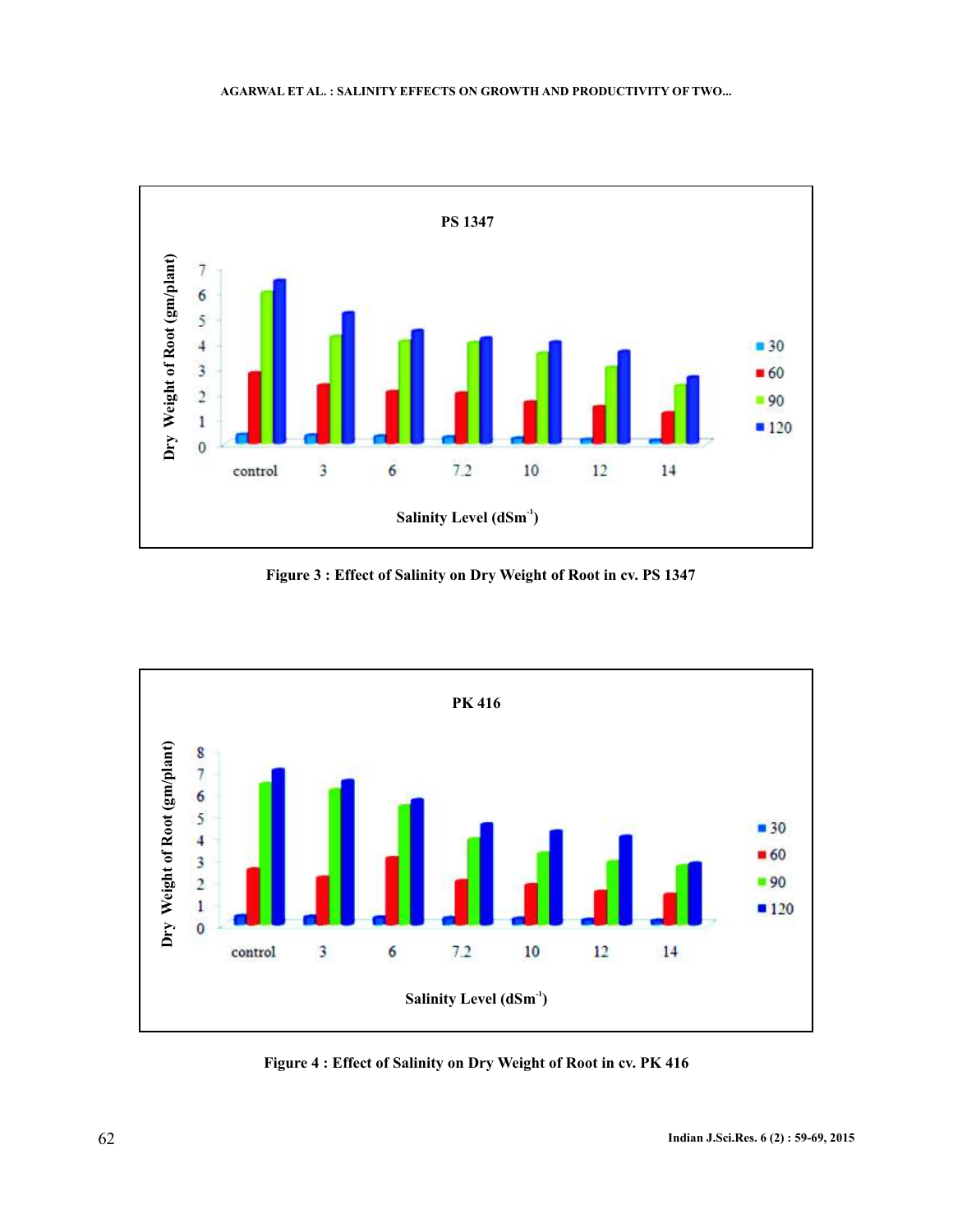

**Figure 5 : Effect of Salinity on Number of Seeds Per Pod in cv. PK 416 & PS 1347**



**Figure 6 : Effect of Salinity on Number of Seeds Per Plant in cv. PK 416 & PS 1347**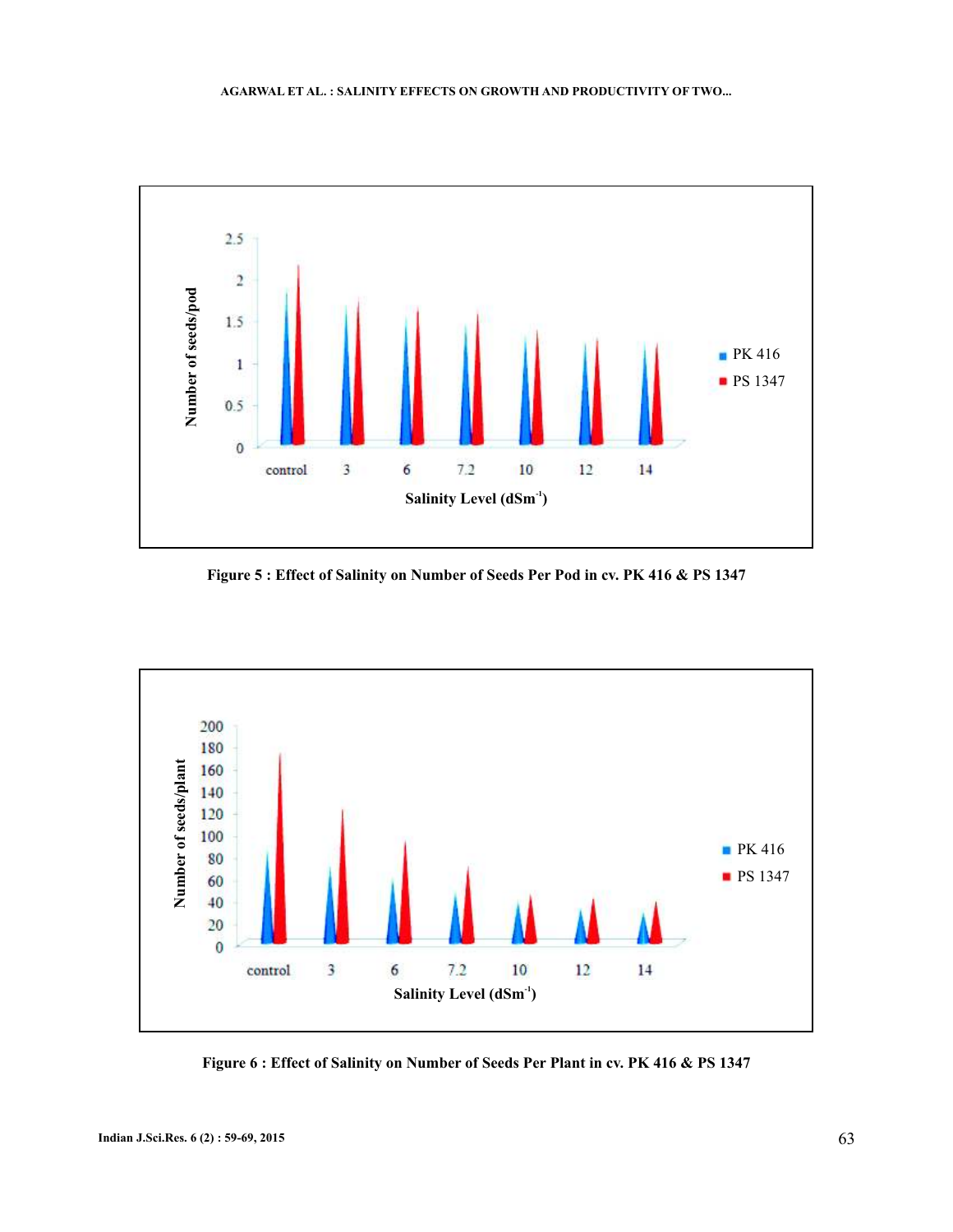

**Figure 7 : Effect of Salinity on Number of Pods Per Plant in cv. PK 416**



**Figure 8 : Effect of Salinity on Number of Pods Per Plant in cv. PS 1347**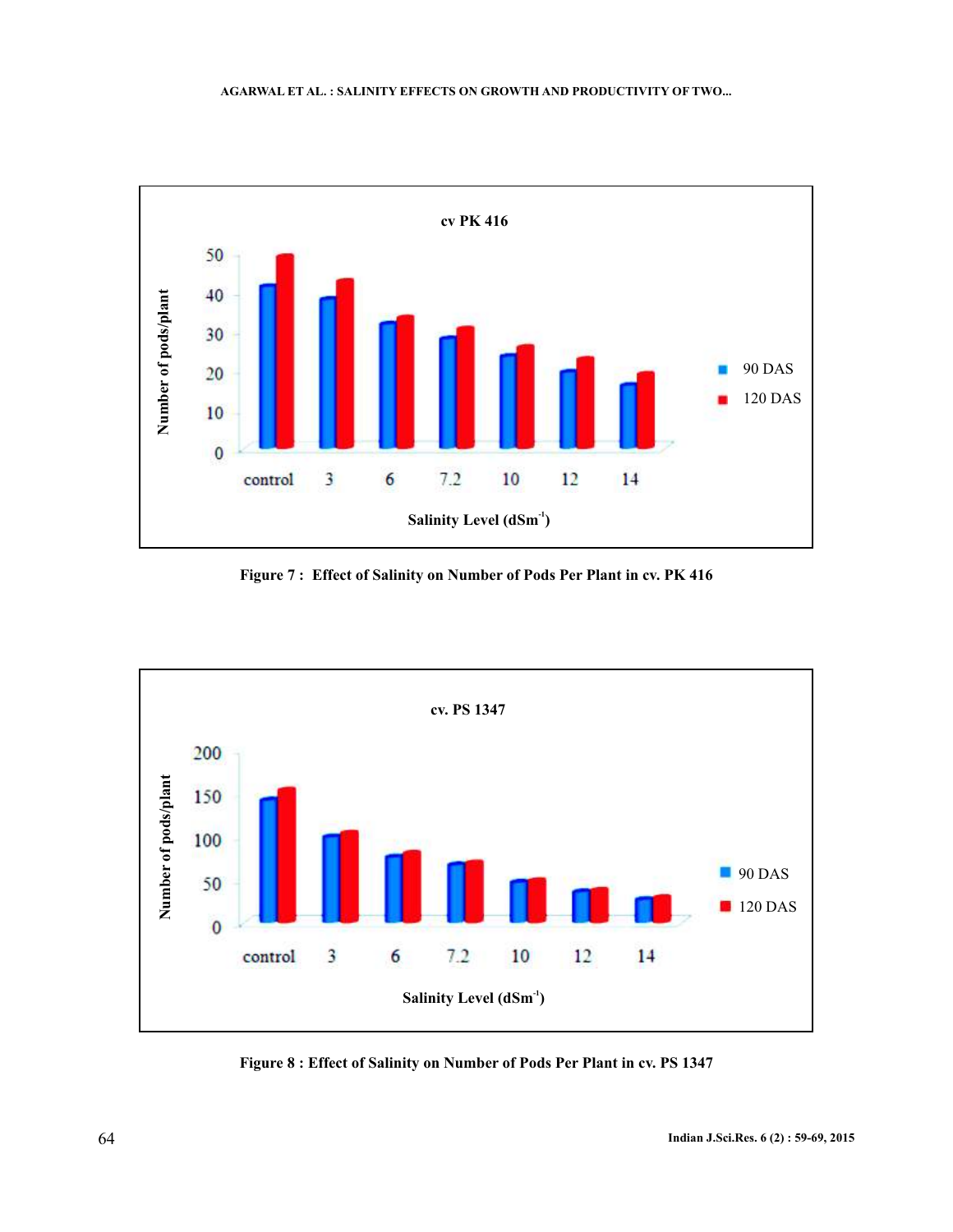

**Figure 9 : Effect of Salinity on Dry Weight of Pods in cv. PK 416**



**Figure 10 : Effect of Salinity on Dry Weight of Pods in cv. PS 1347**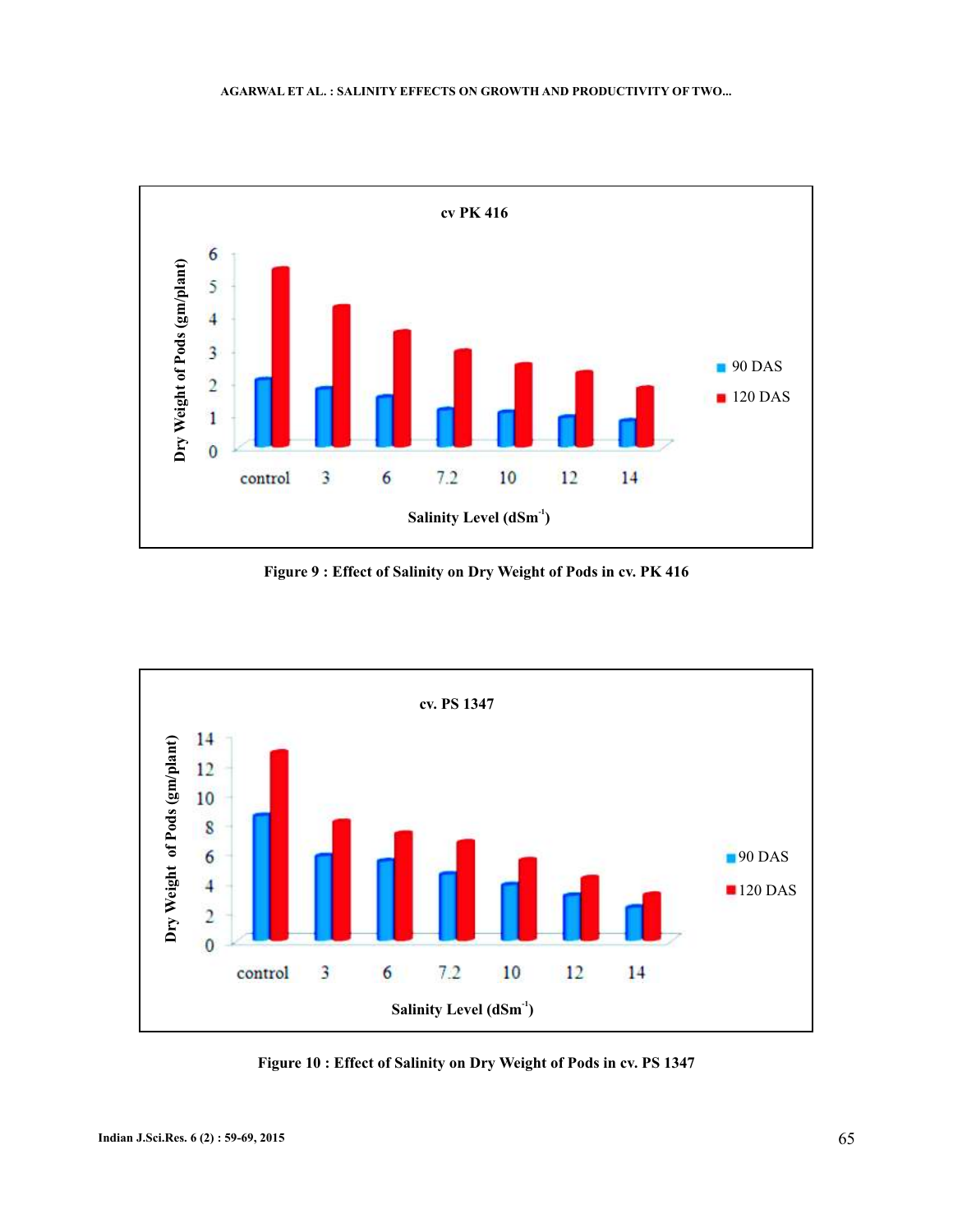

**Figure 11 : Effect of Salinity on Economic Yield in cv. PK 416 & PS 1347**

accessions at maturity in the present study (Figure 5 & 6). These results showed that decrease in various yield parameters was more severe in cv. PS 1347 in comparison to other cultivar, in control as well as in saline conditions which may be related to lower plant dry mass accumulation in PS 1347. Biological yield registered significant reductions at all durations with different saline irrigations. Irrigation with 6 to 14 EC of water had shown adverse effect on biological yield irrespective of cultivars and durations (fig. 11). However, the level of significance varied in different cultivars and at different durations. Biological yield increased with the advancement of plant age irrespective of saline irrigations in both the cultivars. However, the varietal differences are evident. Data indicate sharp decrease when the plant advanced to  $90<sup>th</sup>$  day stage.

# **DISCUSSION**

The effect of saline water irrigation on growth and productivity in two selected genotypes of soybean ( *Glycine* max L.) has been evaluated. Present findings indicate that significant reductions in dry weight were recorded in both the sets at different durations except at some places e.g. PK 416 at 3 and 6 EC level at 30DAS while PS 1347 exhibited insignificant decrease at 3 - 14 EC level at same durations. The growth of root and shoot is the most important parameter for salt tolerance because roots are in direct contact with the soil and absorb water from soil and shoot supply it to the rest of the plant. For this reason, root and shoot length provides an important clue to the response of plants to salt stress (Jamil et al., 2004). That salinity reduced the plant growth irrespective of the cultivar is evident from the decline in dry weight of both roots and shoots with increasing stress. As stated by Munns (2003), suppression of plant growth under saline conditions may either be due to the decreasing availability of water or to the increasing toxicity of NaCl associated with increasing salinity. Elsheikh and Wood (1990) had earlier observed decrease in root and shoot dry weight of seedling with increasing salinity levels, which is similar to the results of this present study.

The reduction in plant growth under saline conditions may either be due to osmotic reduction in water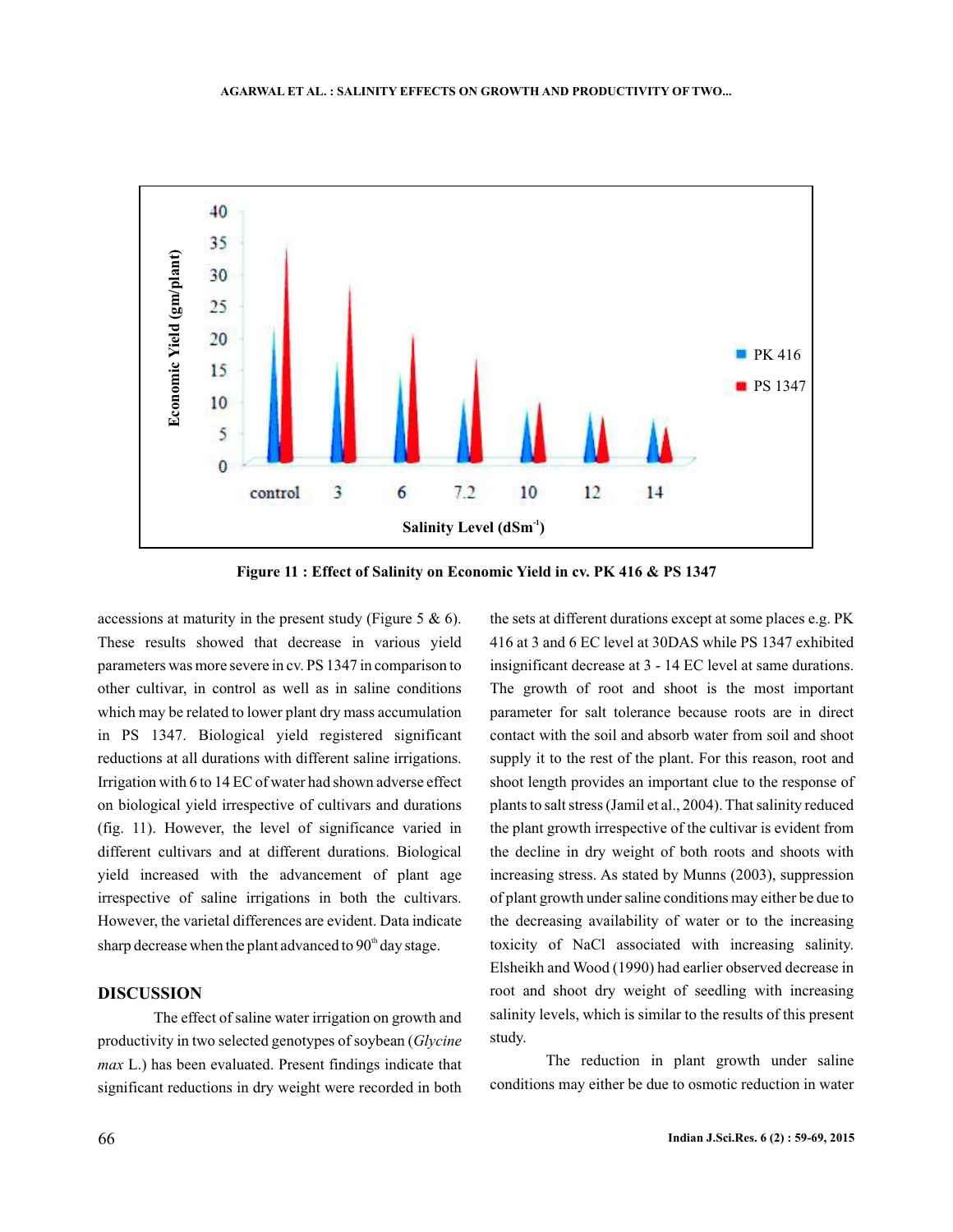availability which resulted in increasing stomatal conductance as reported by Gunes et al., (1996), or to excessive ions , Na and Cl accumulation in the plant tissues (Cusido et al., 1987; Gunes et al., 1998 and Yousef and Al-Saadawi, 1997). Similar results were reported by Schuch and Kelly, (2008); Cicek et al., (2002) and Badr et al., (2002). The same negative effects have also been reported by Shereen et al. (2001) and Murat et al., (2008). Abd El-Samad et al., (2005) who reported inhibition in plant dry weight is due to decrease in field water capacity. This inhibition was associated with a decline in nitrate reductase (NR) and nitrogenase (NA) activities in both shoots and roots of wheat plants. Root growth had been adversely affected under various salinity regimes but cultivars evoked differential effects. Present data revealed that root dry weight of both the cultivars showed non significant reductions at 30 AS at different salinity of irrigation water and at 60 DAS at 3 EC level. Demir and Arif (2003) observed that root growth was more adversely affected as compared to shoot growth by salinity. Jeannette et al. (2002) reported that total fresh weight of root and shoot of radish was reduced with increased salt stress. These results were also in agreement of Jafarzadeh et al. (2007) who observed that root length was significantly affected by salt composition, cultivars and salinity levels. Present results, however, do not agree to Greenway and Munns (1980) who noticed increased growth at low salinity levels. This may be due to variable response of different plant species to salinity. Our results are also in agreement with the findings of Alam et al., (2015).

The analysis of variance for seed characteristics of economic yield i.e. number of seeds, number of seeds per pod, 100 seed weight and seed yield per plant, indicated highly significant differences. The increasing salinity levels, decreases all the seeds characteristics in both the accessions at maturity in the present studies. Similar results of reduction in yield under saline conditions have been reported in rapeseed (Valiollah et al. 2012; Valiolla, 2013). Final seed weight is the result of seed filling rate during the linear phase and the duration of this period. Seed filling rate was described as the accumulation of seed dry matter per unit time, which varied among varieties and had positive correlation with final seed weight (Guffy et al. 1991).

Researchers showed that environmental stresses may hasten the seed filling rate and decrease grain filling duration (Yazdi-Samadi et al. 1977). This can influence final yield of all grain crops such as soybean. Seed filling period is under genetic control and it is sensitive to salt stress (Brevedan and Egli 2003). Netondo et al. (2004) reported that photosynthetic activity decreases when plants are grown under saline conditions leading to reduced growth and productivity. The reduction in photosynthesis under salinity can be attributed to a decrease in chlorophyll content (Jamil et al. 2007) and activity of photo-system II (Ganivea et al. 1998).

### **CONCLUSION**

From the results of present investigation, we can conclude that increasing levels of salinity affected growth and productivity in both the varieties. However, for all physiological parameters (shoot and root dry weight, number of pods, fresh and dry weight of pods) varietal difference was recorded and it was maximum at high salt stress. From the two varieties analyzed PS 1347 was salt sensitive and PK 416 was salt tolerant.

### **ACKNOLEDGEMENT**

Authors are highly thankful to Dr. B.V. Singh, Ex. Plant Breeder, G. B. Pant University of Agriculture and Technology, Pant Nagar, Uttarakand for providing the seeds of soybean genotypes for the research.

### **REFERENCES**

- Abd EL- Samad H.M., Komy H.M., Shaddad M.A.K. and Hetta A.M., 2005. Effect of molubdenum on nitrogenase and nitrate reductase activities of wheat inoculated with *Azospirillium brasilense* growth under drought stress. Gen. Appl. Plant Physiol. **31**(1-2): 43-54.
- Alam M. A., Juraimi A. S., Rafii M. Y. and Hamid A. A., 2015. Effect of salinity on biomass yield and physiological and stem-root anatomical aharacteristics of Purslane ( *Portulaca oleracea* L.)Accessions,Article ID 105695, 15 pages.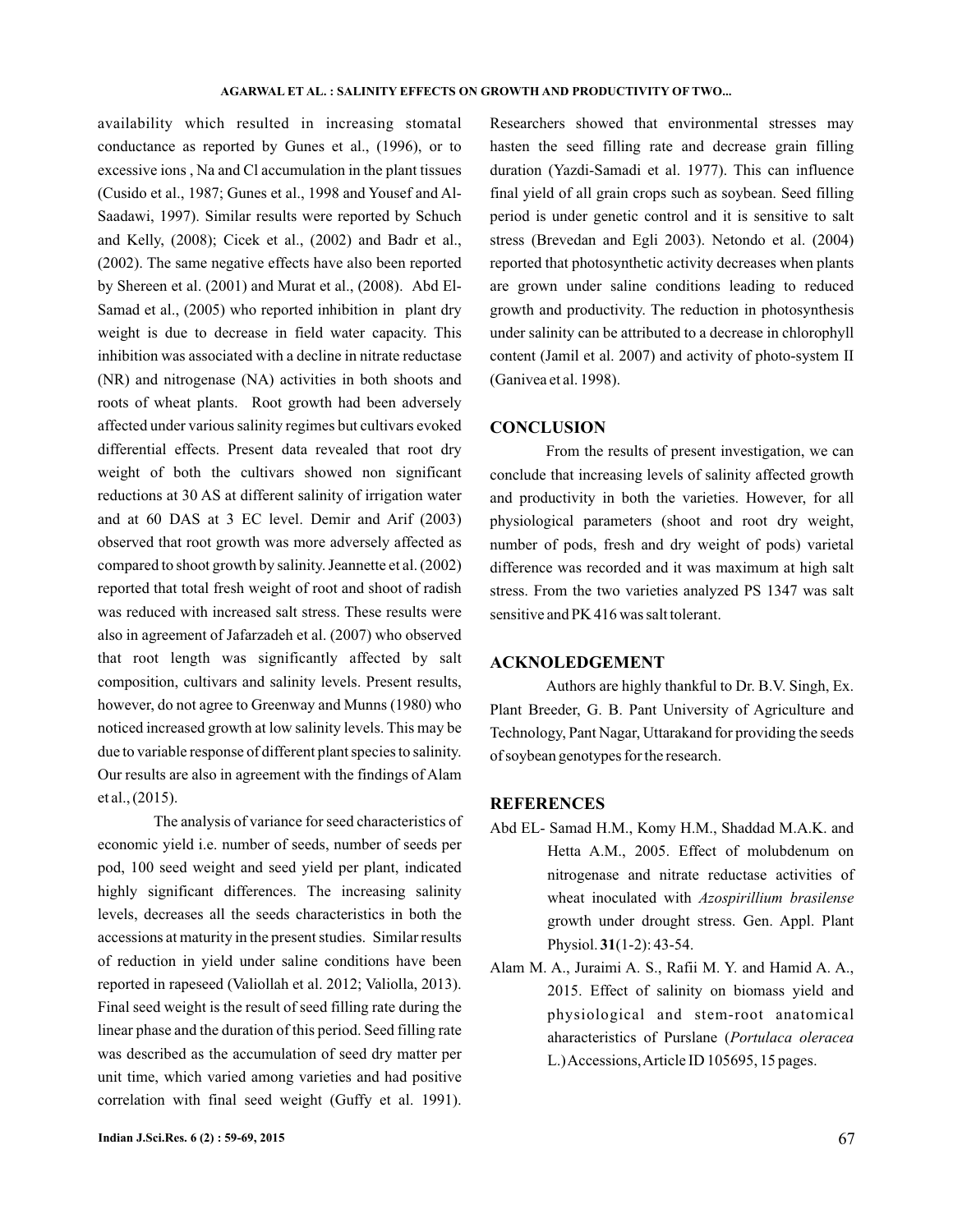### **AGARWAL ET AL. SALINITY EFFECTS ON GROWTH AND PRODUCTIVITY OF TWO... :**

- Badr A., Shazly El H., Rabey El H. and Watson L.E., 2002. Systematic relationships in Lathyrus sect. Lathyrus (Fabaceae) based on amplified fragment length polymorphism (AFLP) data. Can. J. Bot., 80: 962-969.
- Brevedan R.E. and Egli D.B., 2003. Crop physiology and metabolism: short period of water stress during seed filling, leaf senescence, and yield of soybean. Crop Sci. 43: 2083-2088.
- Bruning J.L. and Kintz B.L., 1977. Computational Handbook of Statistics. Scott Foresman and Company, Oakland, N.J.
- Chen D., Yu-Renpei D.M. and Yu R.P., 1996. Studies of relative salt tolerance of crops. Salt tolerance of some main crop species. Acta pedologica science, 33: 121-128.
- Cicek N. and Cakirlar H., 2002. The effect of salinity on some physiological parameters in two maize cultivars. Bulg J. Plant Physiol., 28: 66-74.
- Cusido R.M., Palazon J., Altabella T. and Morales, 1987. Effect of salinity on soluble protein, free amino acids and nicotine contents in Nicotina rustica L. Plant and soil, 102:55-60.
- Demir M. and Arif I., 2003. Efects of different soil salinity levels on germination and seedling growth of safflower (Carthamus tinctorius). Turkish Journal of Agriculture, 27: 221-227.
- Elsheikh E.A.E and Wood M., 1990. Effects of salinity on growth, nodulation and nitrogen yield of chickpea (Cicer arietinum L.). J. Exp. Bot. 41: 1263-1269.
- Farhoudi R., Sharifzadeh F., Makkizadeh M. and Kochakpour M., 2007. The effects of NaCl priming on salt tolerance in canola ( *Brassica* ) seedlings grown under saline conditions. *napus* Seed Science and Technology, 35:715-725.
- Ganivea R. A., Allahverdiyev, S. R., Guseinova, N. B., Kavakli, H. I. and Nafisi, S. (1998). Effect of salt stress and synthetic hormone polystimuline K on the photosynthetic activity of cotton ( *Gossypium* ). Tr. J. Botany, 22: 217-221 activity of *hirsutum* cotton (Gossypium hirsutum).Tr. J. Botany, 22: 217-221.
- Greenway, H. and Munns, R. (1980). Mechanisms of salt tolerance in non-halophytes, Ann. Rev. Plant Physiol., 31:149-190.
- Guffy R. D., Hesketh J. D., Nelson R. L. and Bernard R. L. **,** 1991. Seed growth rate, growth duration and yield in soybean. Biotronics. **20**: 19-30.
- Gunes,A.,A. Inal and M.Alpassian. 1996. Effect of salinity on stomatal resistance, proline and mineral composition of pepper. J. Plant Nutr., L9:389-396.
- Jafarzadeh A. A., Aliasgharzad N., 2007. Salinity and salt composition effects on seed germination and root length of four sugarbeet cultivars. International Scientific Conference, Polana and Detvou, Slovakia, ISBN 978-80-228-17-60-8.
- Jamil M., Rehman S., Lee K. J., Kim, J. M., Kim, H. S. and Rha E. S., 2007. Salinity reduced growth PS II photochemistry and chlorophyll content in radish. Sci. Agric., **64**: 1-10.
- Jeannette S., Craig R., Lynch J. P., 2002. Salinity tolerance of phaseolus species during germination and early seedling growth. Crop Science, 42: 1584-1594.
- Khajeh-Hosseini M., A. A. Powell and I. J. Bingham, 2003. The interaction between salinity stress and seed vigour during germination of soybean seeds. Seed Sci. and Technol. **31**: 715-725.
- Munns R., 2003. Comparitive physiology of salt and water stress. Plant cell environ. 25:239-250.
- Munns R., M. Tester, 2008. Comparitive physiology of salt and water stress. Annu. Rev. Plant Biol. 59:651-81.
- Murat C., E. Zampieri,A. Vizzini, and P. Bonfante., 2008. Is the Perigord black tlUffle tlu'eatened by an invasive species? We dreaded it and it has happened! New Phytologist, 178(4) 699-702.
- Netondo, G. W., Onyango, J. C. and Beck, E., 2004. Sorghum and salinity: II. Gas exchange and chlorophyll fluorescence of sorghum under salt stress. Crop Sci., 44: 806-811.
- Schuch, K.U. and Jack J. Kelly. 2008. Salinity tolerance of Cacti and Succulents. Turfgrass, Landscape and Urban IPM Research Summary, (P- 155).